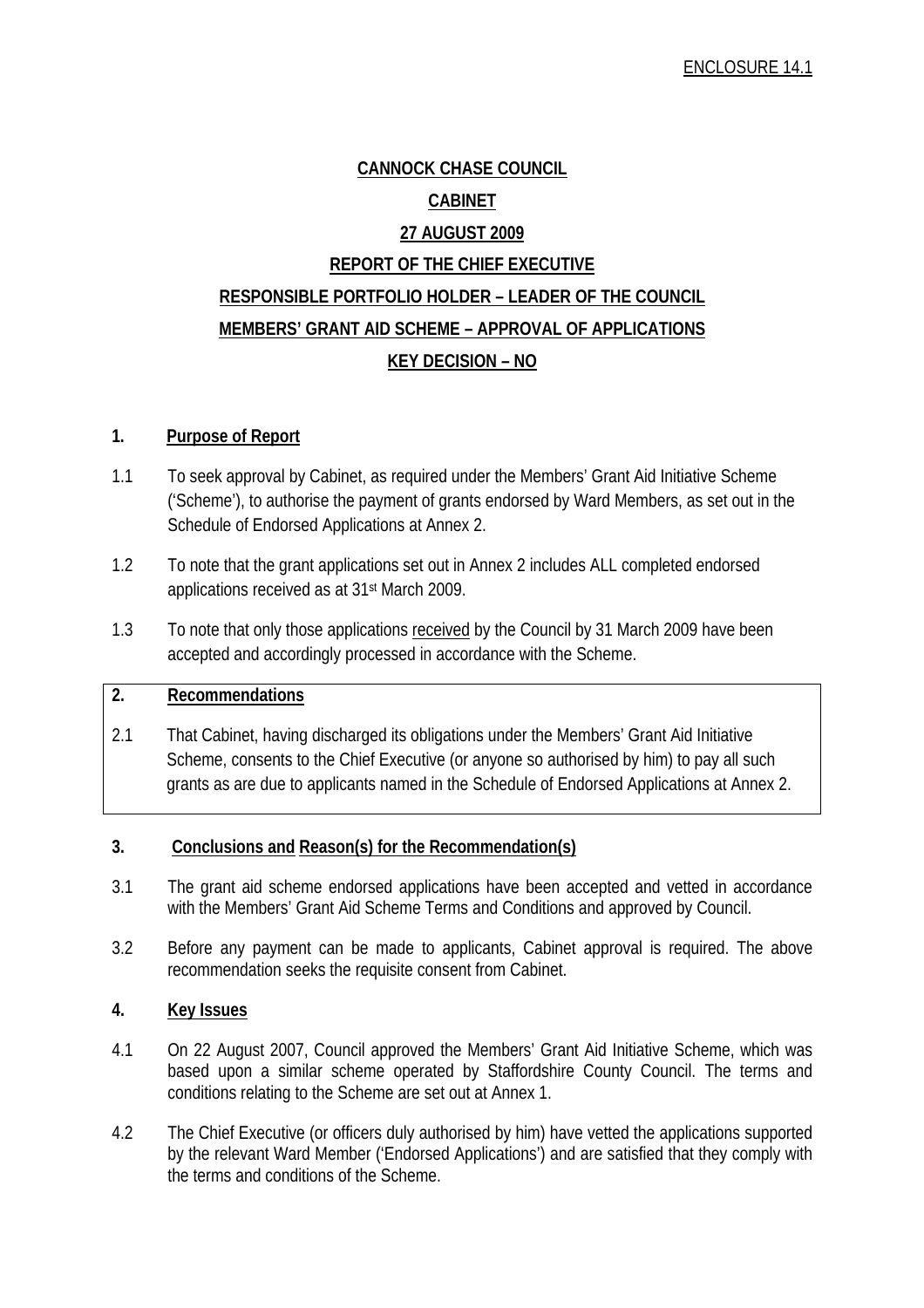- 4.3 Before any grants can be paid Cabinet must consider the Endorsed Applications in accordance with Clause 5 of the terms and conditions of the Scheme and give its approval for payment of the grants.
- 4.4 At the Council budget setting meeting of 25 February 09 Members approved inclusion of the Members Grant Aid Scheme as a savings option, therefore the scheme has ceased from 1 April 2009.
- 4.5 All valid applications duly endorsed by Members, as at 31 March 2009, have been processed and included in Annex 2 for approval by Cabinet.
- 4.6 To give effect to the Council's Budgetary Policy, only those applications made under the Scheme and duly received by the Council on or before 31 March 2009, have been accepted for processing.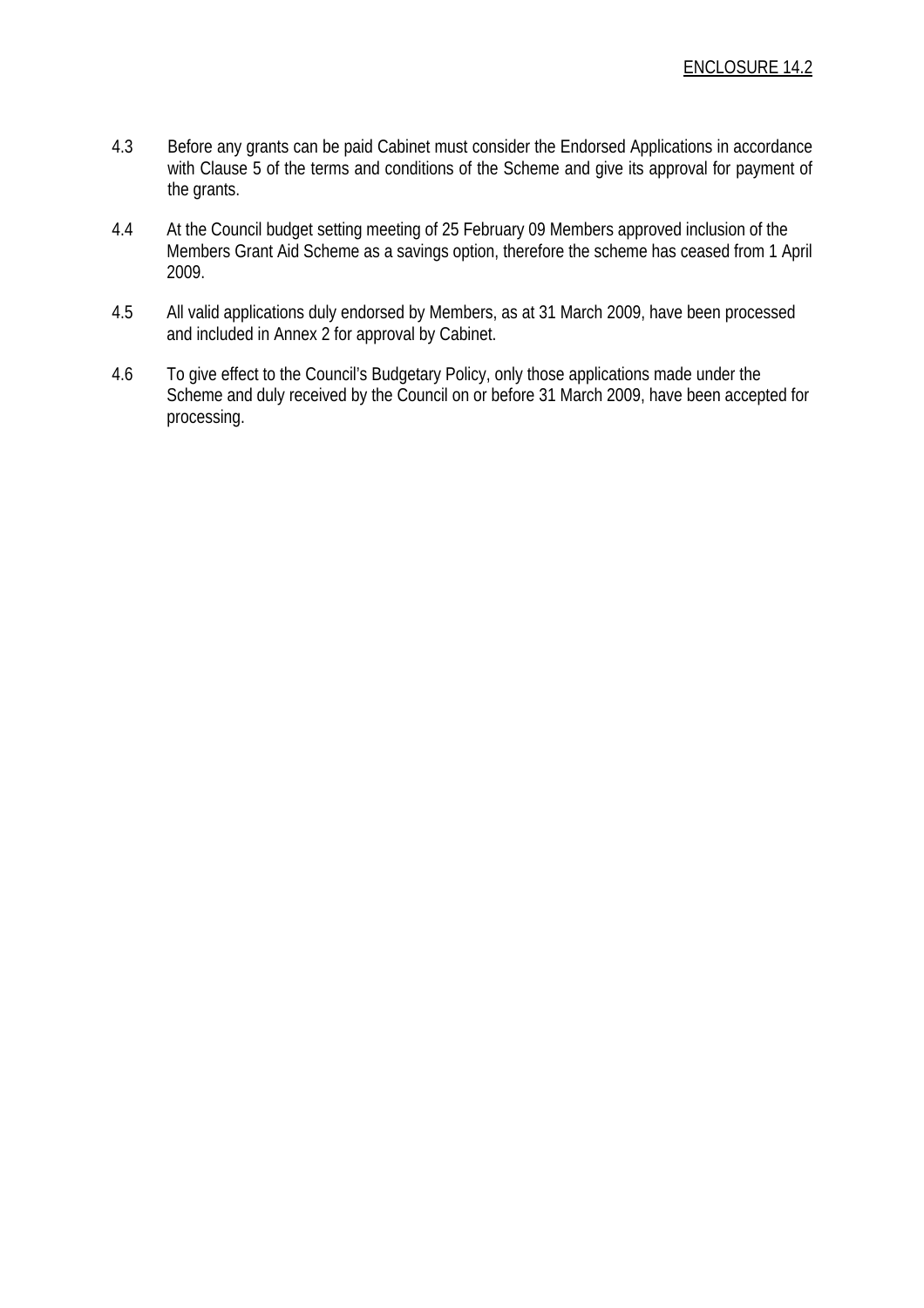# **REPORT INDEX**

| Background                                                                                              | Section 1         |
|---------------------------------------------------------------------------------------------------------|-------------------|
| Details of Matters to be Considered i.e. Options Considered, Outcome of Section 2<br>Consultations etc. |                   |
| <b>Contribution to CHASE</b>                                                                            | Section 3         |
| <b>Financial Implications</b>                                                                           | Section 4         |
| <b>Human Resource Implications</b>                                                                      | Section 5         |
| <b>Legal Implications</b>                                                                               | Section 6         |
| Section 17 (Crime Prevention)                                                                           | Section 7         |
| <b>Human Rights Act Implications</b>                                                                    | Section 8         |
| Data Protection Act Implications                                                                        | Section 9         |
| <b>Implications Risk Management Implications</b>                                                        | Section 10        |
| <b>Equality and Diversity Implications</b>                                                              | Section 11        |
| <b>Other Options Considered</b>                                                                         | Section 12        |
| <b>List of Background Papers</b>                                                                        | Section 13        |
| Annexes to the Report i.e. copies of correspondence, plans etc.                                         | Annex 1, 2, 3 etc |
| Report Author Details: (name, title and extension number)                                               |                   |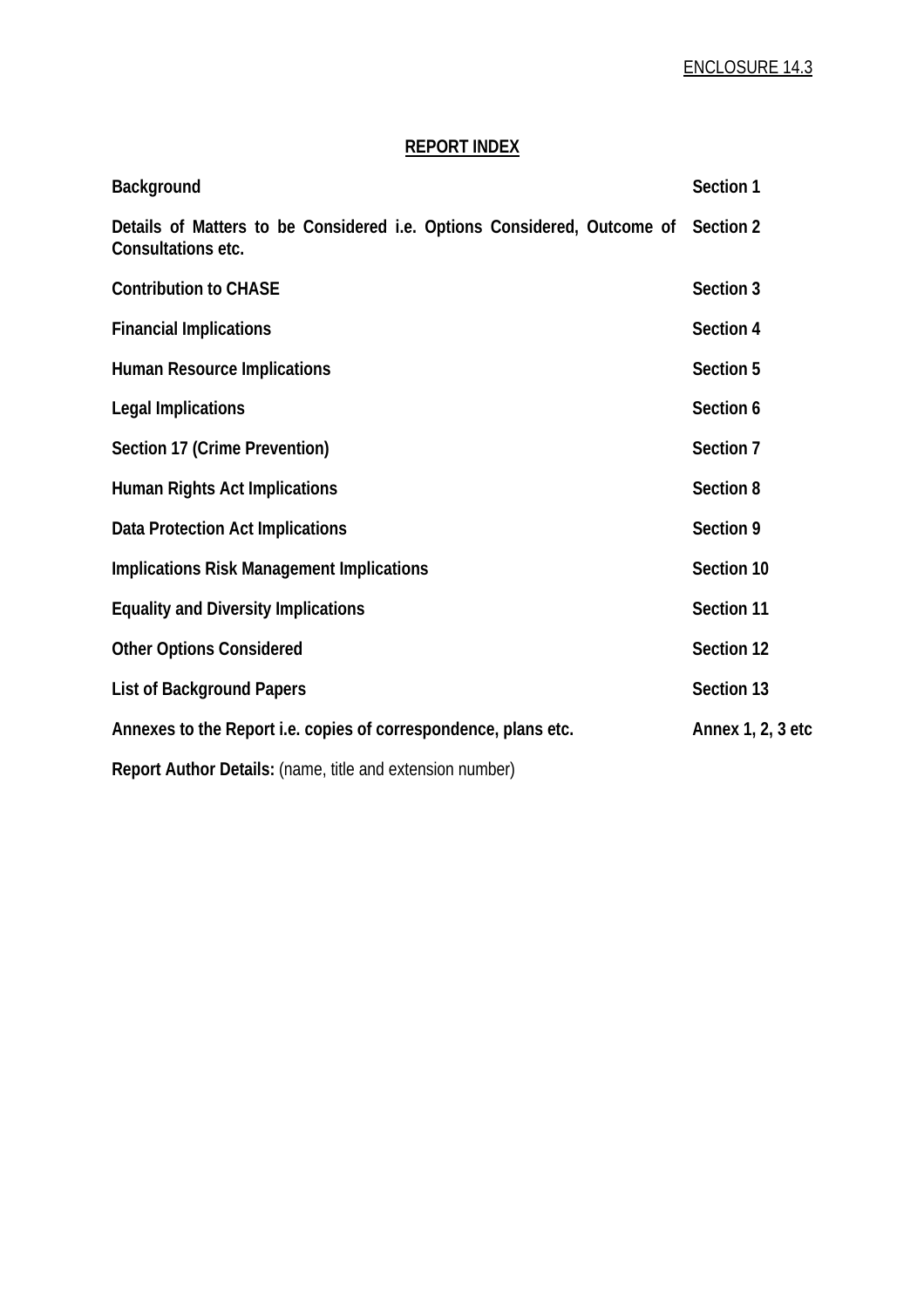#### **Section 1**

#### **1. Background**

- **1.1** On 22 August 2007, Council approved the Members' Grant Aid Initiative Scheme, which was based upon a similar scheme operated by Staffordshire County Council. The terms and conditions relating to the Scheme are set out at Annex 1.
- **1.2** The Chief Executive (or officers duly authorised by him) have vetted the applications supported by the relevant Ward Member ('Endorsed Applications') and are satisfied that they comply with the terms and conditions of the Scheme. The applications have been vetted by the Legal & Democratic Services Manager.
- **1.3** The key details of the vetted Endorsed Applications have been set out in the Schedule of Endorsed Applications at Annex 2.
- **1.4** Clause 5 of the Scheme's terms and conditions states:

#### **5 Cabinet Approval**

- 5.1 All Endorsed Applications shall be vetted by the Director of Governance (or any person so authorised by him) before being referred to Cabinet, to ensure that they comply with this Scheme and no conflict of interest exits.
- 5.2 All Endorsed Applications, duly vetted in accordance with clause 5.1, shall be considered by Cabinet and will normally be approved unless:
	- i. the proposal is one which is reserved to the Council; or
	- ii. it is contrary to Council policies, schemes or plans; or
	- iii. the Director of Governance advises it is unlawful; or
	- iv. it is a matter which would involve a payment to a school wholly or mainly to support the school's ordinary curriculum; or
	- v. it would create an on-going financial commitment; or
	- vi. it relates to a function which is the legal responsibility of another statutory body or organisation.
- 5.2 Cabinet shall not consider any application for grant aid that is not an Endorsed Application under this Scheme."
- **1.5** Before any grants can be paid Cabinet must consider the Endorsed Applications in accordance with Clause 5 above and give its approval for payment of the grants.
- **1.6** All valid applications duly endorsed by Members, as at 31 March 2009, have been processed and included in Annex 2 for approval by Cabinet. Only those applications made under Scheme that are received by the Council on or before 31 March 2009 have been accepted and processed (in accordance with the Scheme).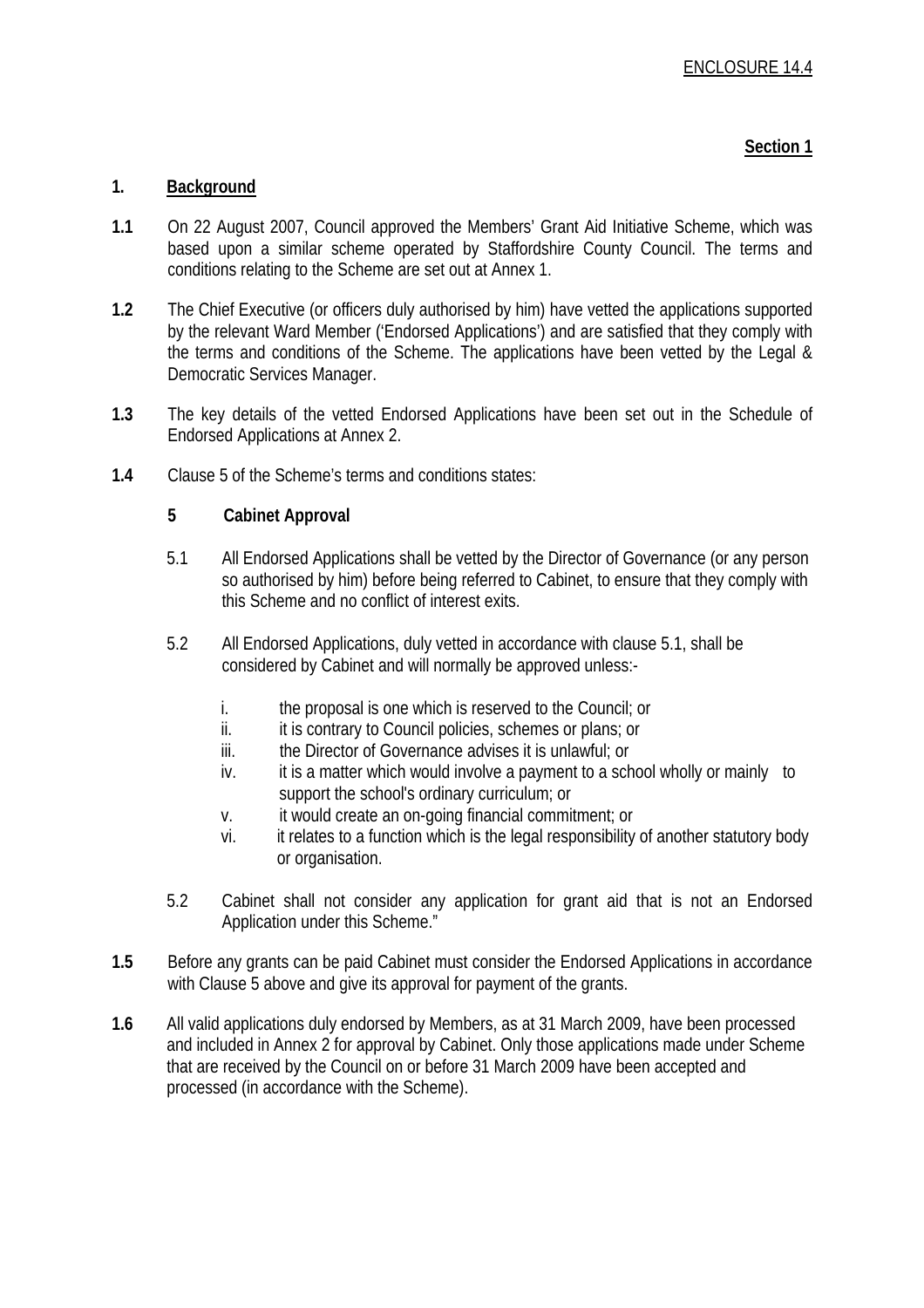## **Section 2**

#### **2. Details of Matters to be Considered**

2.1 Cabinet must under Clause 5 of the Scheme terms and conditions consider each Endorsed Application. Each Endorsed Application must be approved unless Cabinet considers paragraph i to vi of Clause 5 applies.

#### **Section 3**

#### **3. Contribution to CHASE**

3.1 The operation of the Scheme has the potential to contribute to all aspects of CHASE.

#### **Section 4**

#### **4. Financial Implications**

- 4.1 The 2008-09 core budget for grant aid was £31,840 less grants of £3,000 each to Cannock Chase Sports Council and Cannock Chase Arts Council leaving a balance of £25,840 to be distributed amongst members. Additionally an amount of £15,837 has been rolled over from 2007-08 minus payments to date leaving a total budget available to spend of £5,877. Grants being approved in Annex 2 are being met from this rollover budget.
- 4.2 Members have invited bids from various institutions and considered these for grant. The results of these deliberations are outlined in Annex 2 totalling £2,847.00.
- 4.3 At the Council budget setting meeting of 25 February 09 Members approved inclusion of the Members Grant Aid Scheme as a savings option, therefore the scheme has ceased.

#### **Section 5**

#### **5. Human Resource Implications**

5.1 There are no human resource implications arising out of this report.

#### **Section 6**

#### **6. Legal Implications**

- 6.1 It is important that the consideration of applications under the Scheme by Cabinet is undertaken fairly and consistently so as to avoid unnecessary complaints or challenges.
- 6.2 Local Government Act 1972, Section 137, limits the amount of grant aid to, in general terms, contributions towards:-
	- (a) the funds of any charitable body in furtherance of its work in the United Kingdom: or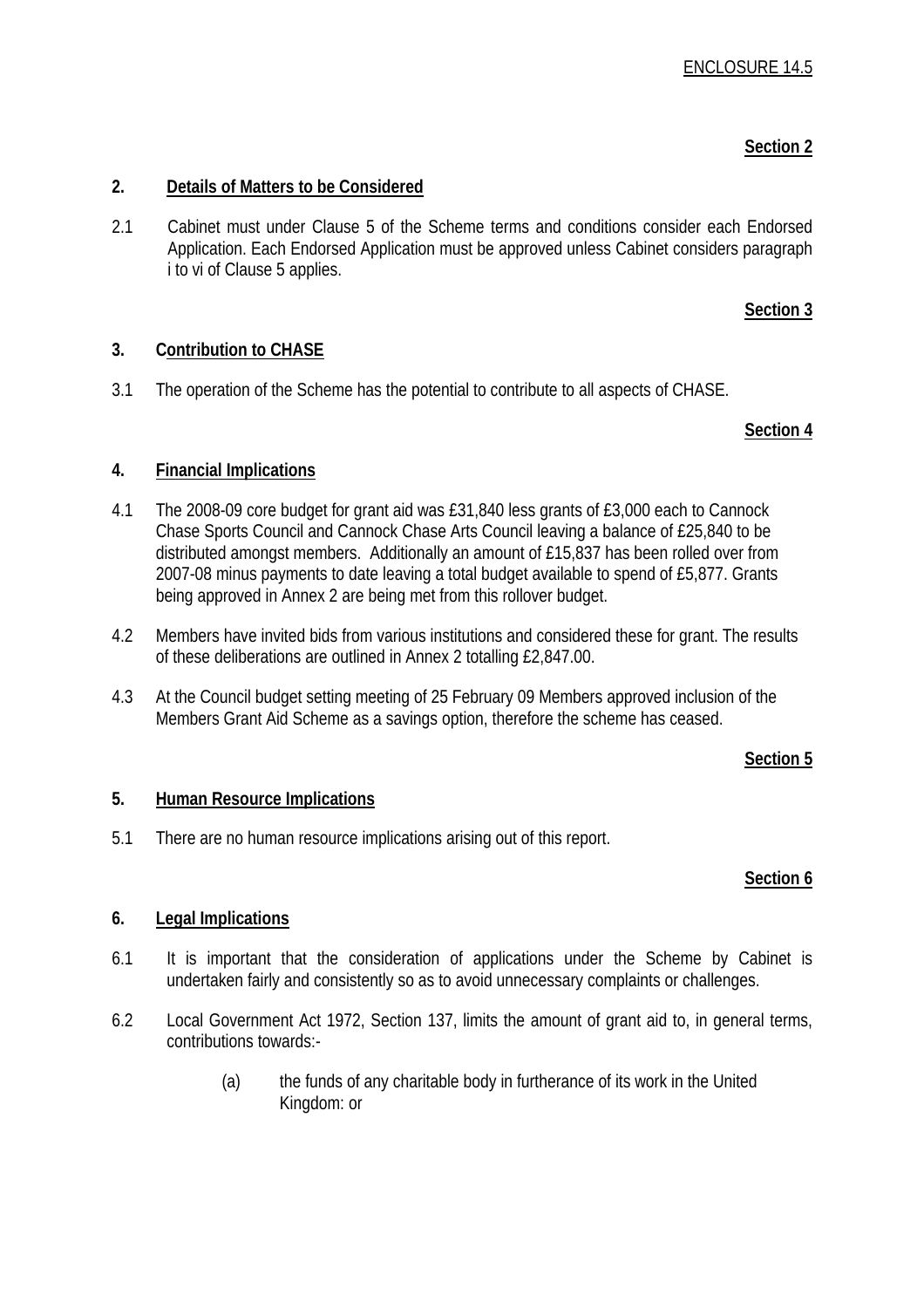- (b) the funds of any body which provides any public service (whether to the public at large or to any section of it) in the United Kingdom otherwise than for the purposes of gain: or
- (c) any fund which is raised in connection with a particular event directly affecting persons resident in the United Kingdom on behalf of whom a public appeal for contributions has been made by the Lord Mayor of London or the chairman of a principal Council or by a Committee of which the Lord Mayor of London or the chairman of a principal Council is a member.
- 6.3 Local Government Act 2000 ('the 2000 Act'), Section 2 has provided the Council with a new power (the well being powers) to do anything which it considers likely to achieve:-
	- (a) the promotion or improvement of the economic well-being of their area,
	- (b) the promotion or improvement of the social well-being of their area, and
	- (c) the promotion or improvement of the environmental well-being of their area.
- 6.4 This power enables the Council to give financial assistance to any organisation or individual providing a benefit for the whole of any part of the Council's area provided the Council considers it is likely to achieve any of the Council's aims.
- 6.5 The 2000 Act requires the Council to have regard to its Community Strategy when exercising the well-being powers in that the aims and objectives of any organisation or individual requesting assistance must be compatible with the Council's Community Strategy.
- 6.6 The Scheme is consistent with the aforementioned statutory framework.

#### **Section 7**

#### **7. Section 17 (Crime Prevention) Implications**

7.1 The Scheme has the potential to fund (whether in whole or in part) community based crime prevention initiatives and/or assist with crime reduction indirectly through the supporting of other wider community projects.

#### **Section 8**

#### **8. Human Rights Act Implications**

8.1 There are no Human Rights Act implications arising out of this report.

#### **Section 9**

#### **9. Data Protection Implications**

9.1 There are no Data Protection implications arising out of this report.

#### **Section 10**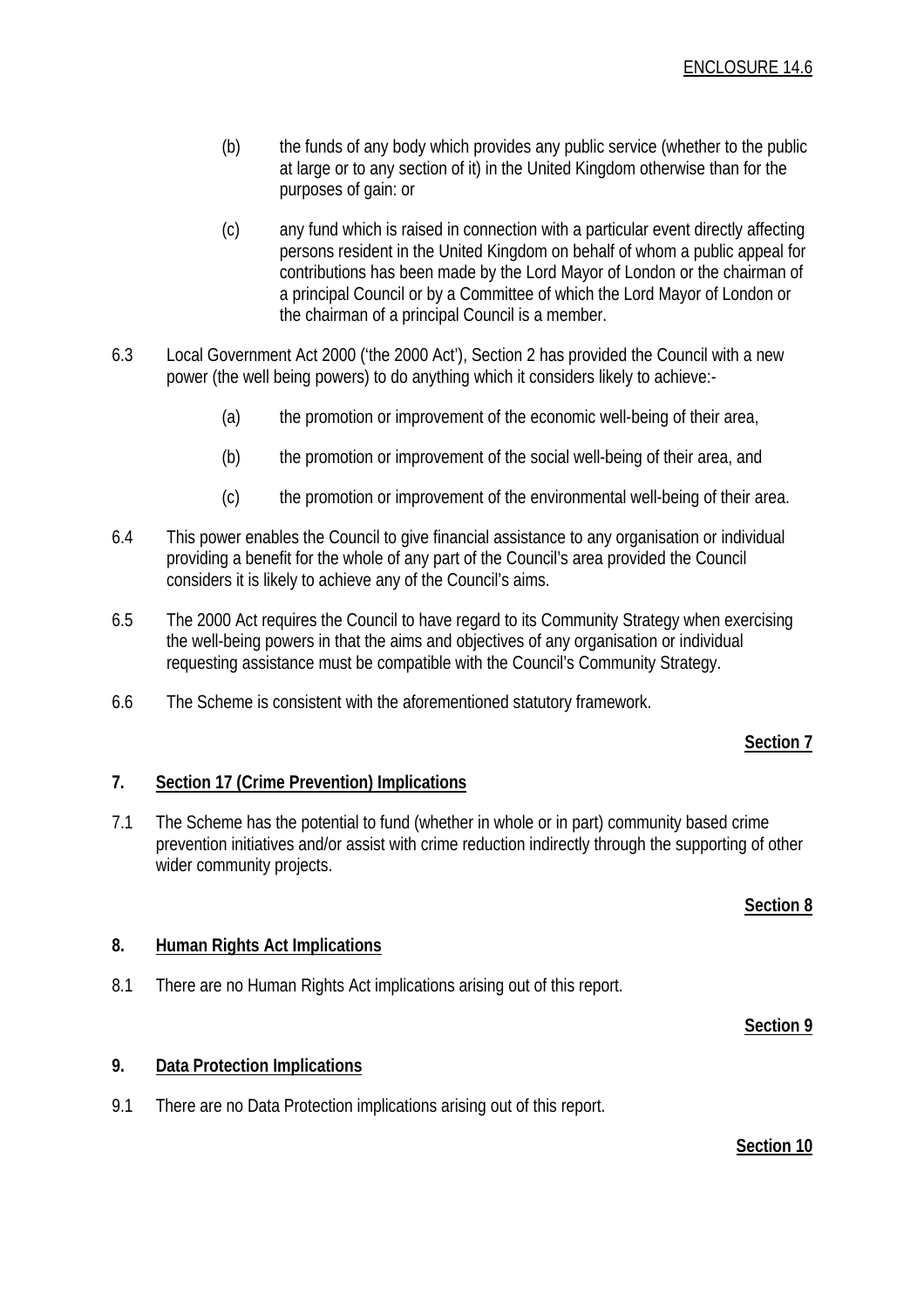## **10. Risk Management Implications**

10.1 There are no risk management implications arising out of this report.

# **11. Equality and Diversity Implications**

11.1 There are no Equality and Diversity implications arising out of this report.

# **12. Other Options Considered**

12.1 There are no other options available under the Members' Grant Aid Scheme other than for Cabinet to approve the grants as set out in Annex 2 or refuse to approve some or all.

## **Section 13**

# **13. List of Background Papers**

None

# **Annexes to the Report**

- **Annex 1** Members' Grant Aid Scheme Terms and Conditions
- **Annex 2** Schedule of Endorsed Grant Aid Applications requiring Cabinet Approval

# **Report Author Details**

Surjit Tour

Head of Legal & Democratic Services

Tel. Ext. 4236

# **Section 11**

**Section 12**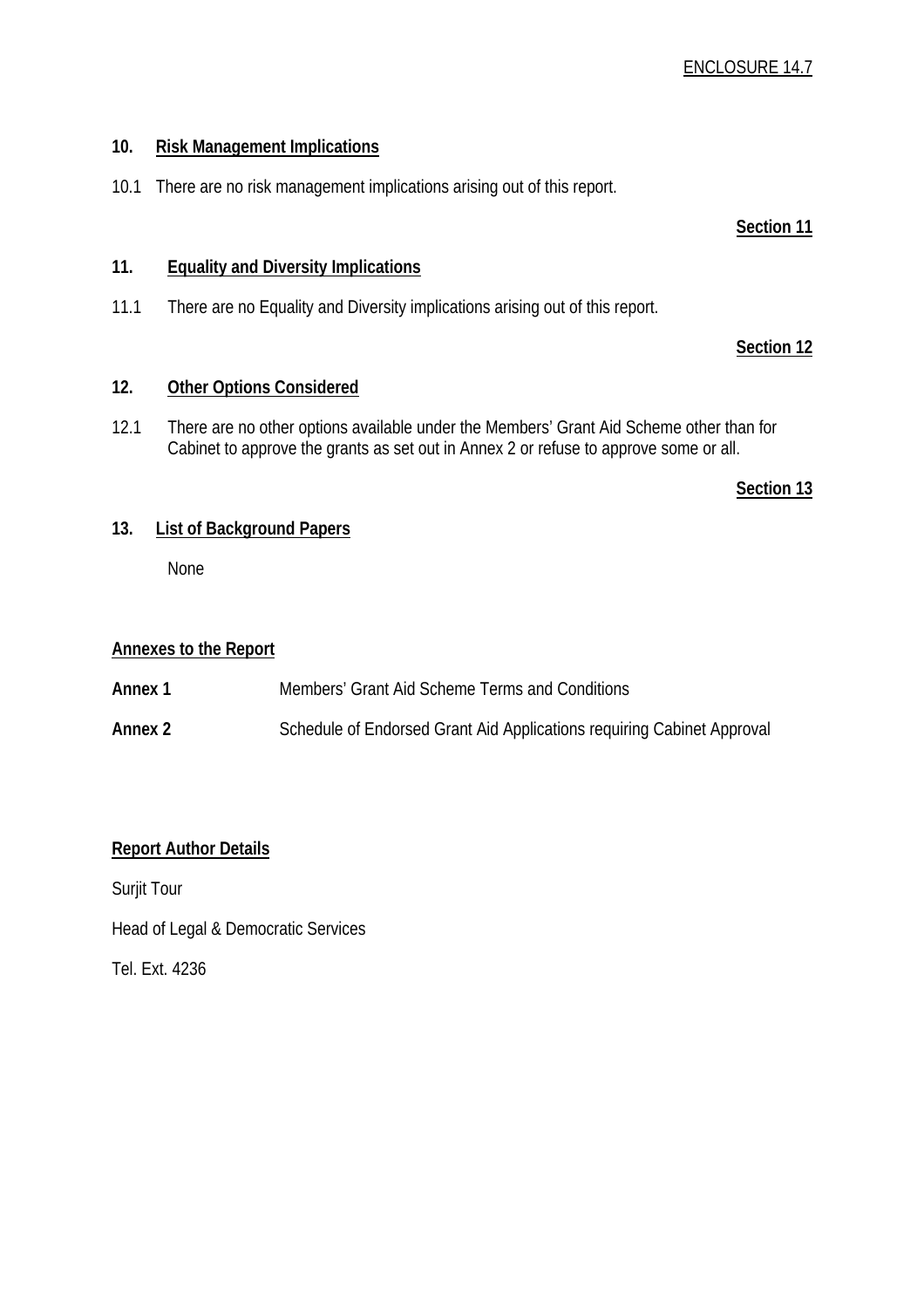ENCLOSURE 14.8

**ANNEX 1** 



# **MEMBERS' GRANT AID INITIATIVE SCHEME**

# **Terms and Conditions**

#### **1. Scope of the Scheme**

- 1.1 The aim of the Members' Grant Aid Initiative Scheme ("the Scheme") is to enable each Cannock Chase District Ward Member to put forward applications for funding in that Member's Ward that promotes:
	- a. Social, economic and/or environmental well-being;

and/or

b. The CHASE objectives:

**C**hildren and Young Persons

**H**ealthier Communities, Housing and Older People

**A**ccess to Skills and Economic Development and Enterprise

**S**afer and Stronger Communities

- **E**nvironment
- 1.2 The Scheme seeks to improve the ability of Cannock Chase District Council to respond to local needs in a more flexible way by enabling Ward Members to actively promote and endorse organisations (and others) in delivering various benefits to the inhabitants of the District of Cannock Chase.
- 1.3 Each Member has an annual budget allocated to him/her to promote the CHASE objectives and the well-being of the inhabitants of his/her Ward or any other part of the District.
- 1.4 Any application supported by the Member is expected to:
	- a. promote and/or endorse one or more of the Council's corporate and/or CHASE objectives;
	- b. be lawful;
	- c. be properly spent;
	- d. not conflict with any of the Council's existing or proposed policies, schemes or plans;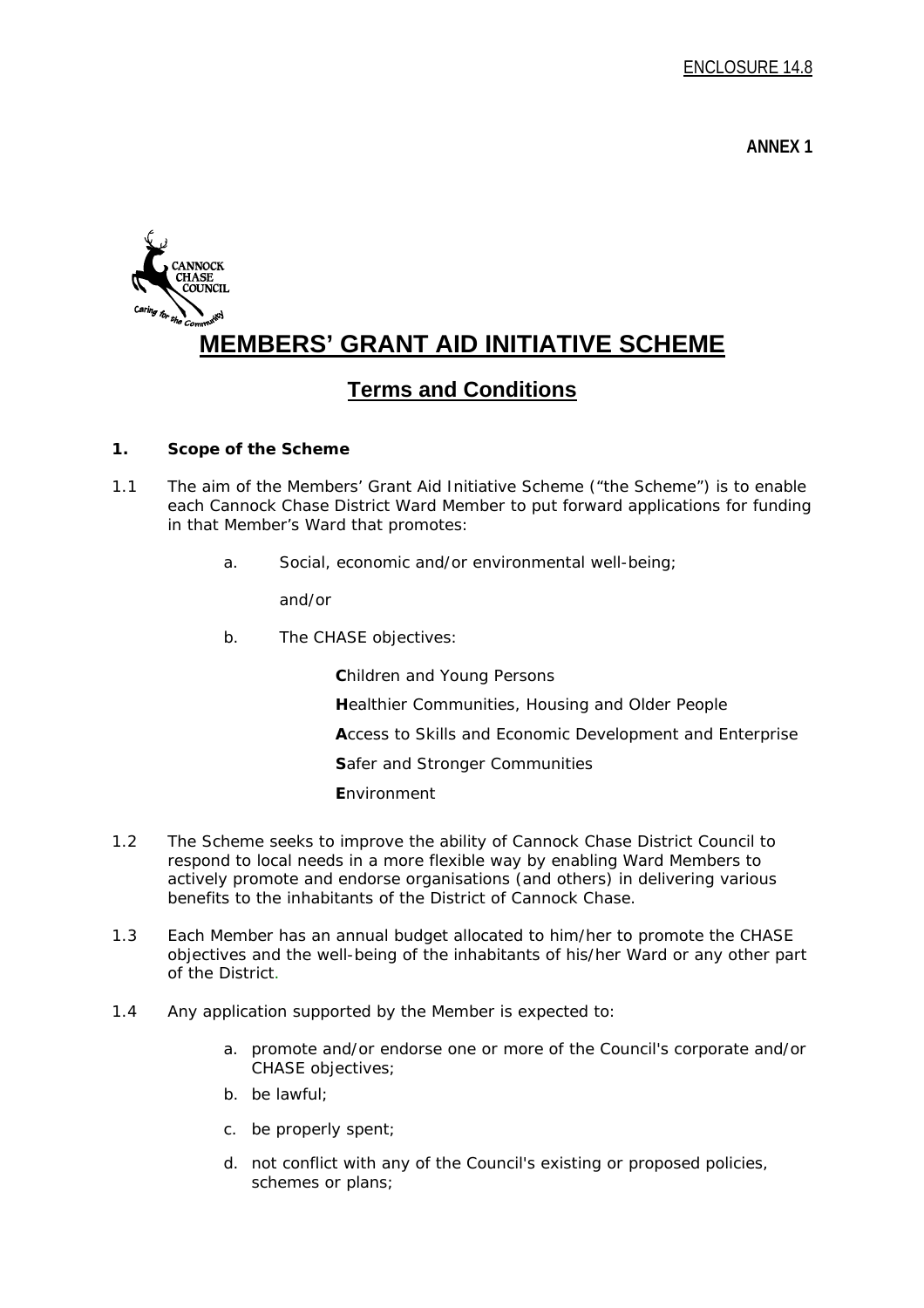- e. not lead to a financial commitment into future years
- f. not be politically biased;
- 1.5 The Council shall allocate a specified financial sum to each Member of the District Council for each financial year ("Member's Fund").
- 1.6 The terms and conditions of the Scheme ensure that the Council's legal and financial position is safeguarded so as to avoid unnecessary challenges and liability.
- 1.7 The Council will review the Scheme and the Member's Fund annually.
- 1.8 The Director of Governance may issue further guidance as necessary from time to time to safeguard the Council's position and ensure all legislative provisions are adhered to.
- 1.9 Applicants must have regard to the purpose and scope of the Scheme and detail within any application submitted, how they meet, promote and satisfy the aims and objectives of the Scheme.
- 1.10 Applicants must adhere to these terms and conditions and any guidance notes issued in relation to the operation of this Scheme.
- 1.11 The Member's Fund shall be spent during the financial year to which the annual allocation relates; but, subject to clause i) below and with the prior approval of the Cabinet:
	- i) a Member may carry forward the whole or part of one financial year's unspent Member's Fund to the following financial year in order to support a proposal which could not be funded from the Member's Fund allocation available to that Member in the financial year to which the allocation relates, provided that no allocation may be carried forward beyond the next following financial year.
- 1.12 Except for that proportion of the Member's Fund being carried forward under clause 1.11 above, or re-allocated under clause 1.13 below, no Member's Fund (or any part thereof) may be carried forward beyond the financial year to which the Member's Fund relates.
- 1.13 Unless clause 1.14 and 1.15 below applies, the agreed payment of the Member's Fund in relation to a project shall, save in exceptional circumstances, be spend on the specified project in the Application Form by the end of the financial year to which the Member's Fund relates. Any unspent amount of the Member's Fund shall be cancelled, shall no longer be available to the Member to whom it was allocated and shall, if previously paid to the applicant, be returned to the District Council.
- 1.14 If there are exceptional reasons for a particular project not spending, in full or in part, that proportion of the Member's Fund allocated to it in the financial year in which it was approved, and if it is just and fair, in all the circumstances, to reallocate the unspent amount of such Member's Fund, (and subject to the return by the applicant of that project of any unspent money to the Council), then that unspent sum shall be re-allocated to the Member concerned for the next following financial year and form part of the Member's Fund and be available for allocation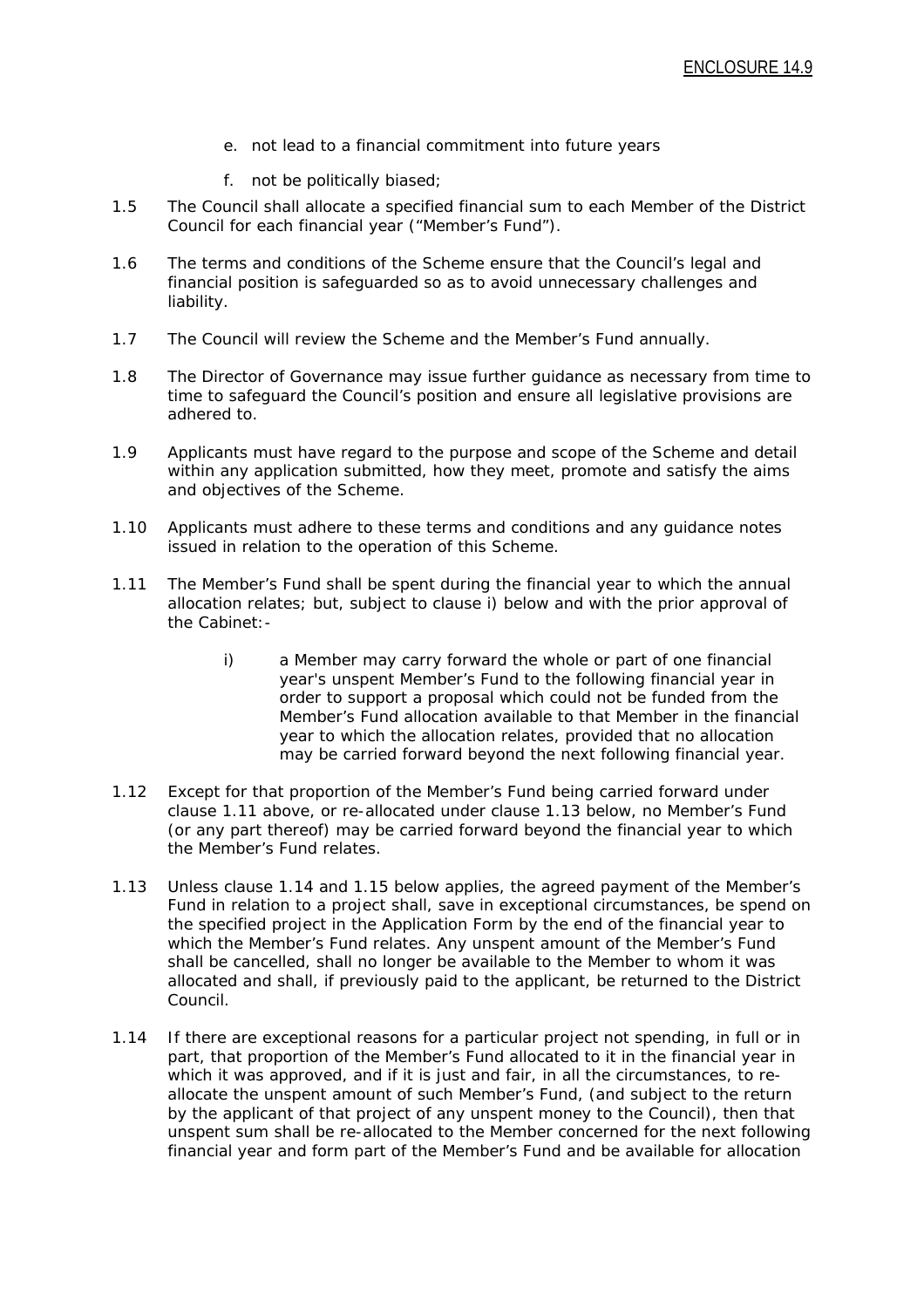to a different project(s) to be approved in accordance with this Scheme and spent during that financial year.

- 1.15 The question of whether exceptional circumstances or reasons exist under the previous paragraphs shall be determined by the Director of Governance, in consultation with the Leader of the Council (or in his absence the leaders of the other major political parties), having regard to the views of the Member(s) concerned.
- 1.16 The Scheme must not be used to promote Members' candidature, or a political view, in connection with District or Parish Council elections, or a County, District or Parish by-election, nor in a way which could give rise to the inference that such influence was an objective of the support being given under a particular Scheme project.
- 1.17 Whilst the Scheme is not "frozen" in the run-up to every District and Parish election or by-election, Members shall have regard to the likely public perception when allocating the Member's Fund.

#### **2. Applicants**

- 2.1 Grant Aid applications can be made by individuals, organisations, charities, trusts, associations, partnerships or any other incorporated or unincorporated body.
- 2.2 All applications for grant aid must be in made using the Council's prescribed 'Application Form'.
- 2.3 All applicants must provide details of a lead contact duly authorised with whom the Member/Council shall be entitled to communicate with in relation to the application submitted.

#### **3. Making an application**

- 3.1 All applications for grant aid must be made to the District Councillor(s) ("Member") whose Ward shall benefit from the application.
- 3.2 All applicants must provide a completed application form, which shall include all relevant and necessary supporting documentary evidence required.
- 3.3 Failure to provide a completed application form or all relevant supporting documentation shall result in the application not being considered and being returned.
- 3.4 Any Application Form containing information/details that are false, misleading or otherwise inaccurate shall result in the application being rejected.
- 3.5 Any Member's Fund already paid before any false, misleading or inaccurate information becomes known shall be repayable forthwith. If considered necessary, the Council reserves the right to instigate proceedings for the recovery of any funds paid and resulting losses.
- 3.6 **All applications for grant aid must be received by the appropriate and relevant Member(s) by the 31st day of January of the financial year (which runs from 1 April to 31 March).** No application shall be considered after this time unless there are exceptional reasons to justify acceptance.

#### **4. Initial Application Assessment**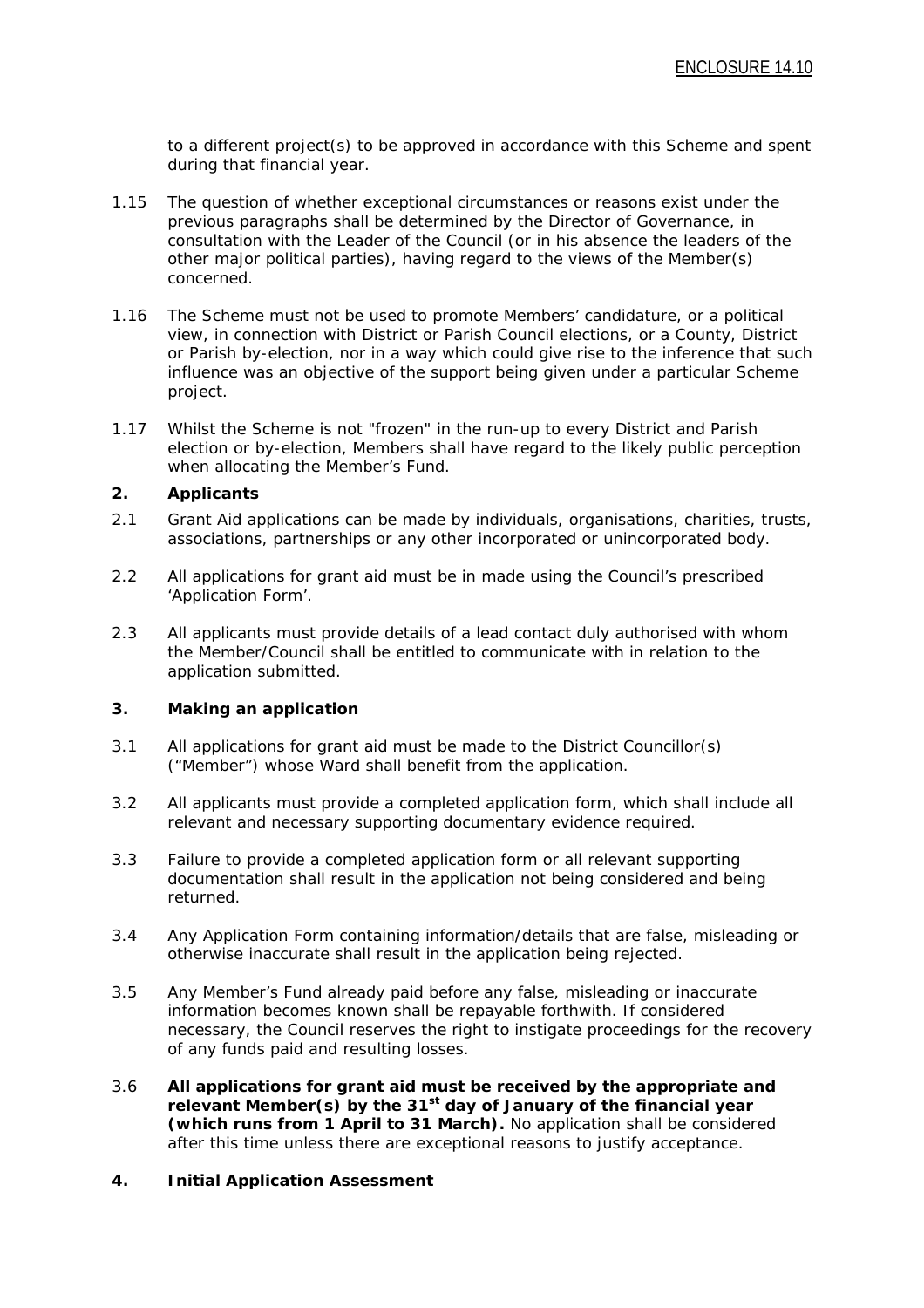- 4.1 Upon receipt of a duly completed application the Member shall consider each application fairly and carefully (having regard to clause 1 above).
- 4.2 Members have discretion with regards their preferred allocation of the Member's Fund, which can include a proposed allocation of the entire Member's Fund on one project or on a number of projects ("Endorsed Applications").
- 4.3 Members shall document their support for an Endorsed Application by completing a prescribed form ("Member's Record Sheet"), which must be completed and attached to the Endorsed Application.
- 4.4 All Endorsed Application(s), together with the Member's Record Sheet, shall be submitted to the District Council by the Member for further consideration, and if appropriate, approval.
- 4.5 Where an application for funding is less that the total cost, no grant shall be paid unless the outstanding funding has been obtained or secured.
- 4.6 Where a Member is prepared to recommend payment of part of the total funding requested, details of how any shortfall shall be met must be detailed in the Application Form and where appropriate evidence provided in support.
- 4.7 Two or more Members have the discretion to agree for all or part of their Member's Fund to be allocated to a particular project(s).

#### **5. Cabinet Approval**

- 5.3 All Endorsed Applications shall be vetted by the Director of Governance (or any person so authorised by him) before being referred to Cabinet, to ensure that they comply with this Scheme and no conflict of interest exits.
- 5.4 All Endorsed Applications, duly vetted in accordance with clause 5.1, shall be considered by Cabinet and will normally be approved unless:
	- i. the proposal is one which is reserved to the Council; or
	- ii. it is contrary to Council policies, schemes or plans; or
	- iii. the Director of Governance advises it is unlawful; or
	- iv. it is a matter which would involve a payment to a school wholly or mainly to support the school's ordinary curriculum; or
	- vii. it would create an on-going financial commitment; or
	- viii. it relates to a function which is the legal responsibility of another statutory body or organisation.
- 5.2 Cabinet shall not consider any application for grant aid that is not an Endorsed Application under this Scheme.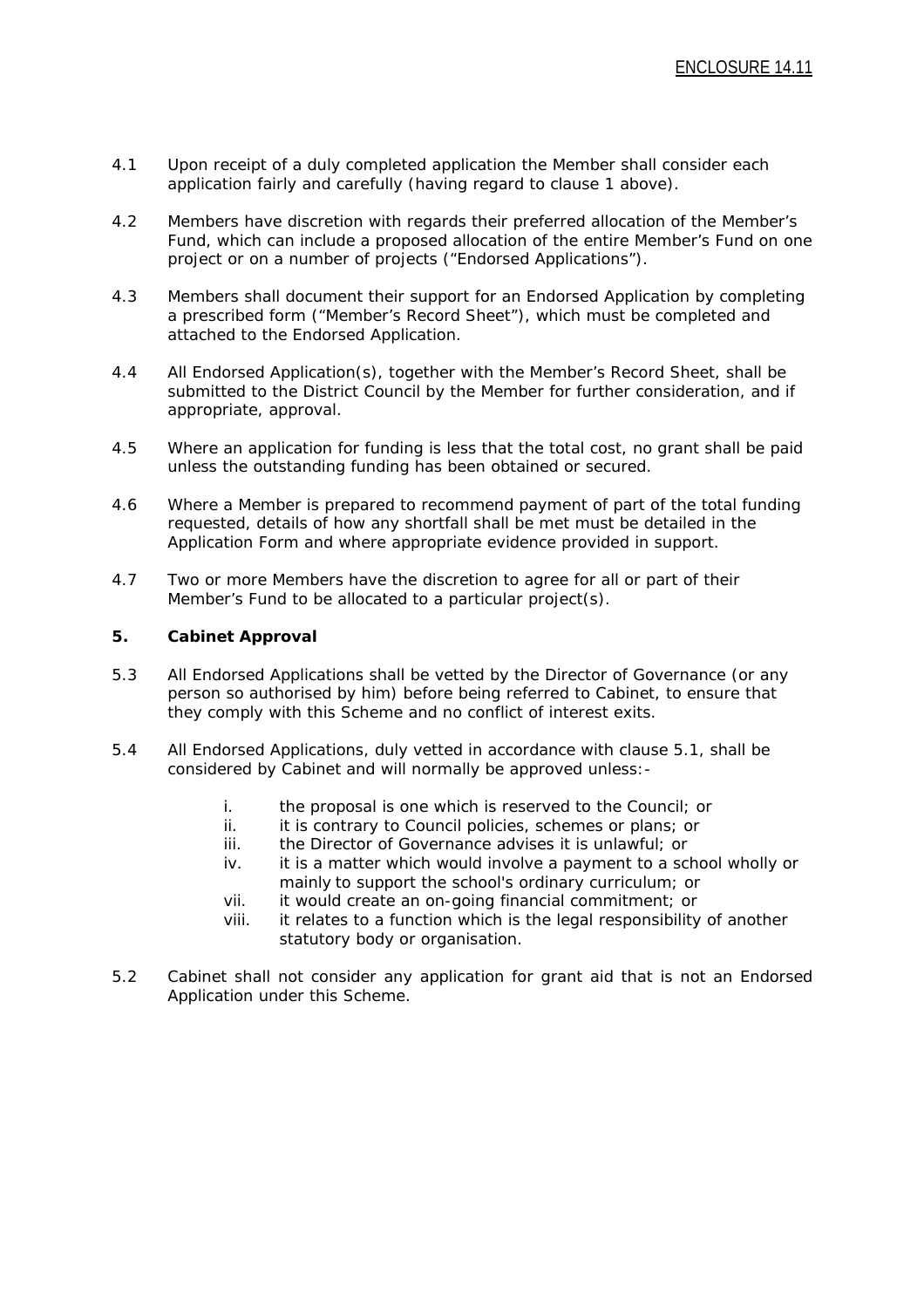#### **MEMBERS GRANT AID SCHEME - Schedule of Endorsed Applications - Annex 2 27th August 2009 Cabinet**

| <b>Councillor</b>           | Ward                            | Organisation                                                       | No. | <b>URN</b> Endorsed<br>Amount | <b>Purpose of the Grant</b>                                                                                                                | <b>Conditions</b><br><b>Attached</b> | <b>Declaration</b><br>of Interest |
|-----------------------------|---------------------------------|--------------------------------------------------------------------|-----|-------------------------------|--------------------------------------------------------------------------------------------------------------------------------------------|--------------------------------------|-----------------------------------|
| Ansell, Mrs. P. A. Rawnsley |                                 | <b>Cannock Chase Advice Centre</b>                                 | 358 | 31.00                         | Volunteer travelling expenses for home visits to<br>elderly, disabled or housebound clients.                                               |                                      |                                   |
| Mawle, D. L.                | Rawnsley                        | <b>Cannock Chase Advice Centre</b>                                 | 357 | 50.00                         |                                                                                                                                            |                                      |                                   |
|                             |                                 |                                                                    |     | 81.00                         |                                                                                                                                            |                                      |                                   |
| Burnett, J.                 | <b>Hednesford South</b>         | <b>Cats Protection Cannock &amp; Burntwood</b>                     | 356 | 400.00                        | Vet bills. Crusher cage to catch feral cats. Also<br>need to install electrics in an outdoor pen                                           |                                      |                                   |
|                             |                                 |                                                                    |     | 400.00                        |                                                                                                                                            |                                      |                                   |
| Mitchell, C.                | <b>Cannock East</b>             | <b>Chase CVS: Chase Under 5's Nursery</b>                          | 329 | 100.00                        | <u>I O TEITEM THE CONCIETE TEQUING TO THE INCISELY</u>                                                                                     |                                      |                                   |
|                             |                                 |                                                                    |     | 100.00                        |                                                                                                                                            |                                      |                                   |
| Ansell, Mrs. P. A. Rawnsley |                                 | <b>Chase Pairs</b>                                                 | 360 |                               | To promote healthy relationships to children<br>50.00 through workshops and train teachers to<br>support/signpost children after workshops |                                      |                                   |
| Mawle, D. L.                | Rawnsley                        | <b>Chase Pairs</b>                                                 | 361 | 50.00                         |                                                                                                                                            |                                      |                                   |
|                             |                                 |                                                                    |     | 100.00                        |                                                                                                                                            |                                      |                                   |
| Ansell, Mrs. P. A           | <b>Rawnsley</b>                 | Cruse Bereavement (Lichfield & Cannock)                            | 363 | 50.00                         | General running costs of the Project                                                                                                       |                                      |                                   |
| Mawle, D. L                 | Rawnsley                        | Cruse Bereavement (Lichfield & Cannock)                            | 362 | 50.00                         |                                                                                                                                            |                                      |                                   |
|                             |                                 |                                                                    |     | 100.00                        |                                                                                                                                            |                                      |                                   |
| Yates, Ms. W.               |                                 | Hednesford Green Heath Florence Street Methodist Church Youth Club | 364 | 115.00                        | To enable some members of the Youth Club can<br>attend a weekend at Beaudesert Scout Camp                                                  |                                      |                                   |
|                             |                                 |                                                                    |     | 115.00                        |                                                                                                                                            |                                      |                                   |
| Mawle, D. L.                | <b>Rawnsley</b>                 | <b>Hazel Slade &amp; Rawnsley Community Assoc</b>                  | 366 | 371.00                        | Lay gravel on Woodland Walk to stop it being<br>muddy. Improve surface of car park                                                         |                                      |                                   |
| Ansell, Mrs. P. A           | Rawnsley                        | Hazel Slade & Rawnsley Community Assoc                             | 367 | 400.00                        |                                                                                                                                            |                                      |                                   |
|                             |                                 |                                                                    |     | 771.00                        |                                                                                                                                            |                                      |                                   |
| Easton, Mrs. M.             | <b>Brereton &amp; Ravenhill</b> | Lunch Bunch at St. Michaels Church                                 | 369 | 200.00                        | Purchase new Microwave and other equipment<br>and to buy food throughout the year                                                          |                                      |                                   |
| Easton, R                   | <b>Brereton &amp; Ravenhill</b> | unch Bunch at St. Michaels Church                                  | 368 | 250.00                        |                                                                                                                                            |                                      |                                   |
|                             |                                 |                                                                    |     | 450.00                        |                                                                                                                                            |                                      |                                   |
| Burnett, J.                 | <b>Hednesford South</b>         | Our Lady of Lourdes R C Church                                     | 379 | 255.00                        | <b>Purchase materials for reslabbing</b>                                                                                                   |                                      |                                   |
|                             |                                 |                                                                    |     | 255.00                        |                                                                                                                                            |                                      |                                   |
|                             |                                 |                                                                    |     |                               |                                                                                                                                            |                                      |                                   |